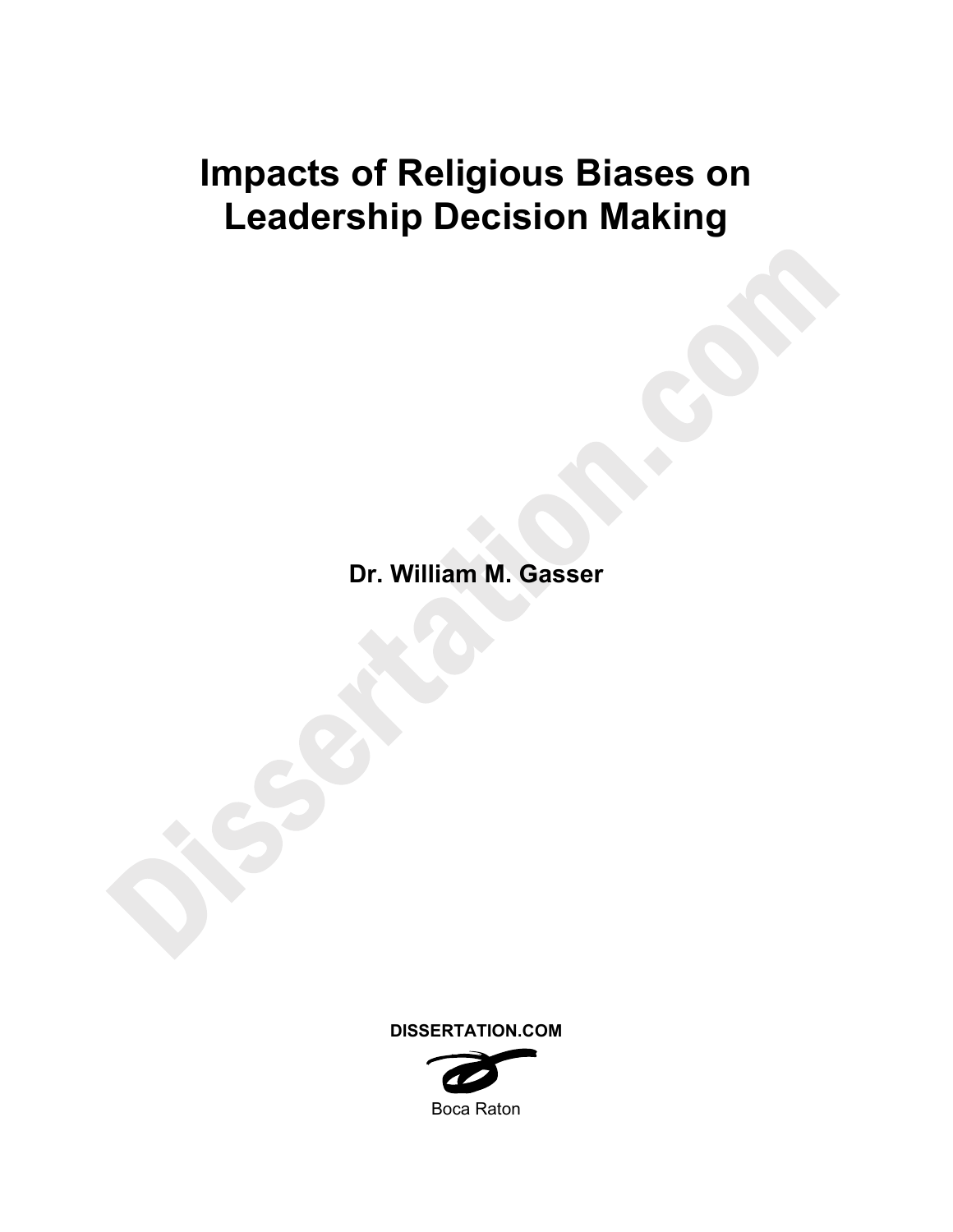# *Impacts of Religious Biases on Leadership Decision Making*

Copyright © 2006 William M. Gasser All rights reserved. No part of this book may be reproduced or transmitted in any form or by any means, electronic or mechanical, including photocopying, recording, or by any information storage and retrieval system, without written permission from the publisher.

> Dissertation.com Boca Raton, Florida USA • 2009

ISBN-10: 1-59942-294-8 ISBN-13: 978-1-59942-294-7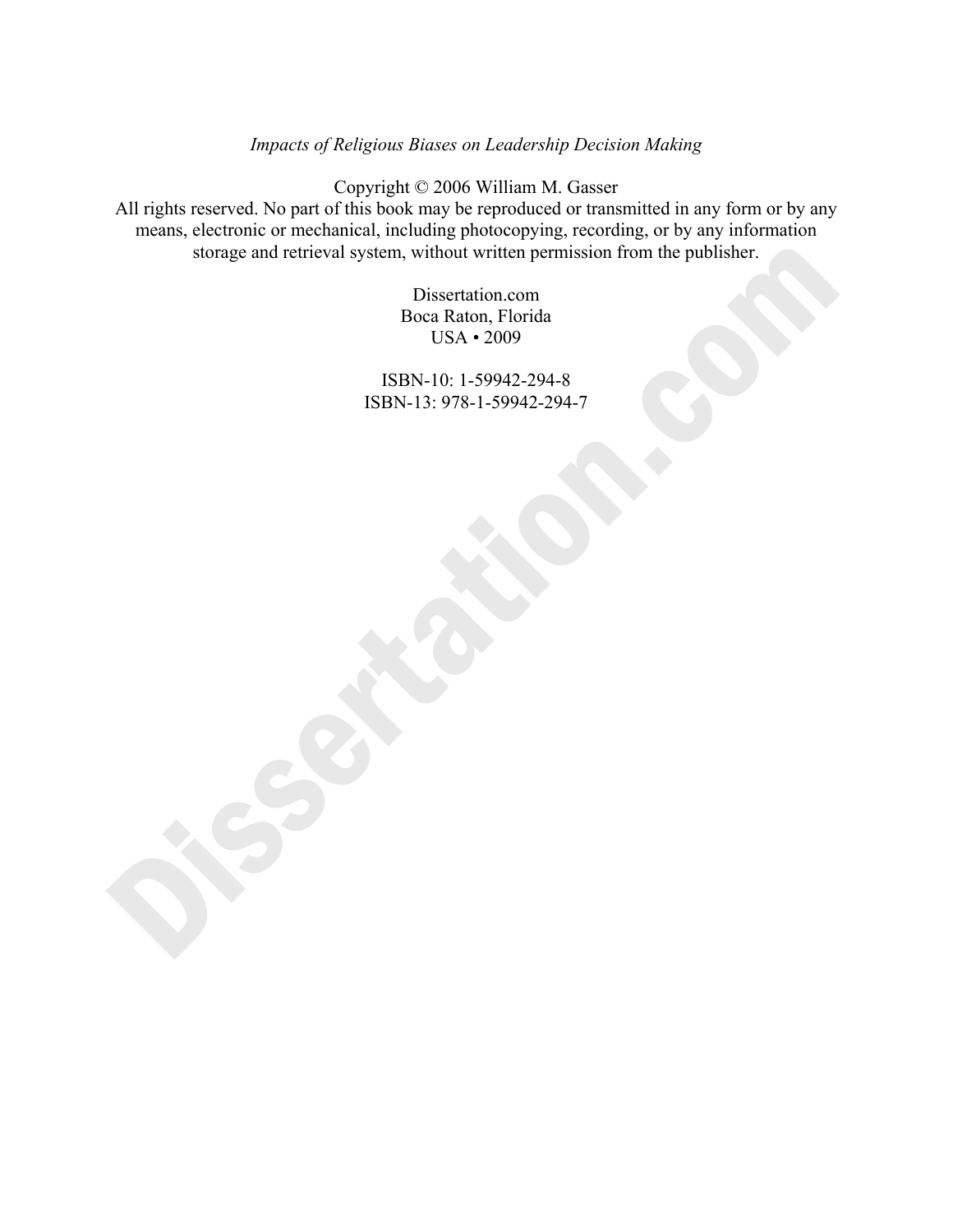#### ABSTRACT

The subtle nature of bias can cause leaders to be unaware of religiously based influences. The outcome can be both positive and negative. The leader can make decisions that are more effective by maximizing useful paradigms and constructs, or make less effective and inappropriate decisions through lack of evaluation of alternative approaches, data and responses. In either scenario, understanding one's internal nature is integral to maximizing one's leadership abilities. This qualitative study examined how United States commissioned and noncommissioned military leaders stationed in Europe described effects of religion and their religious upbringing on their decision-making process, and how they viewed the quality of those decisions. With one exception, all the leaders drew connections between their views of how they viewed their decisions and their religious or spiritual backgrounds. The study revealed prominent themes: (a) there is a presence of religious beliefs that helps guide leaders in making their decision, (b) leaders see an importance of religious principles in the decisions leaders make, (c) moral principles are involved in decisions, (d) leaders believe that the rightness of decisions can be innate and transcendent (e) humans have intrinsic, naturally occurring spiritual beliefs that mankind can use to guide decisions, (f) there is a right-wrong aspect of decisions, and (g) decisions can be based on the ethical values of the decision-maker.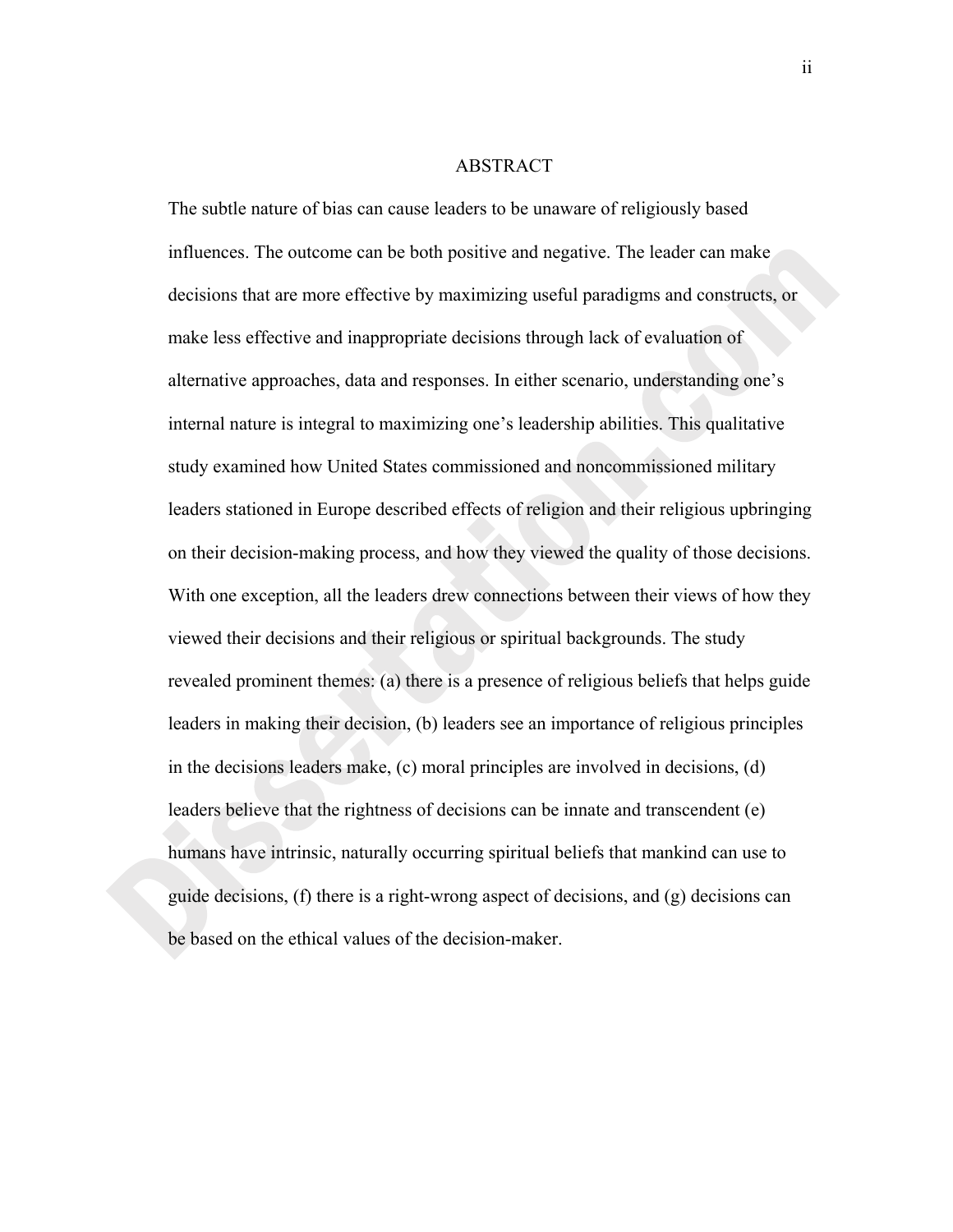# DEDICATION

To my father, Dr. Robert-Louis Gasser, who has been sorely missed these past 15 years, for his confidence in me, for the life and spiritual values he instilled in me, for the love and respect he gave me for all education, and for my love of music.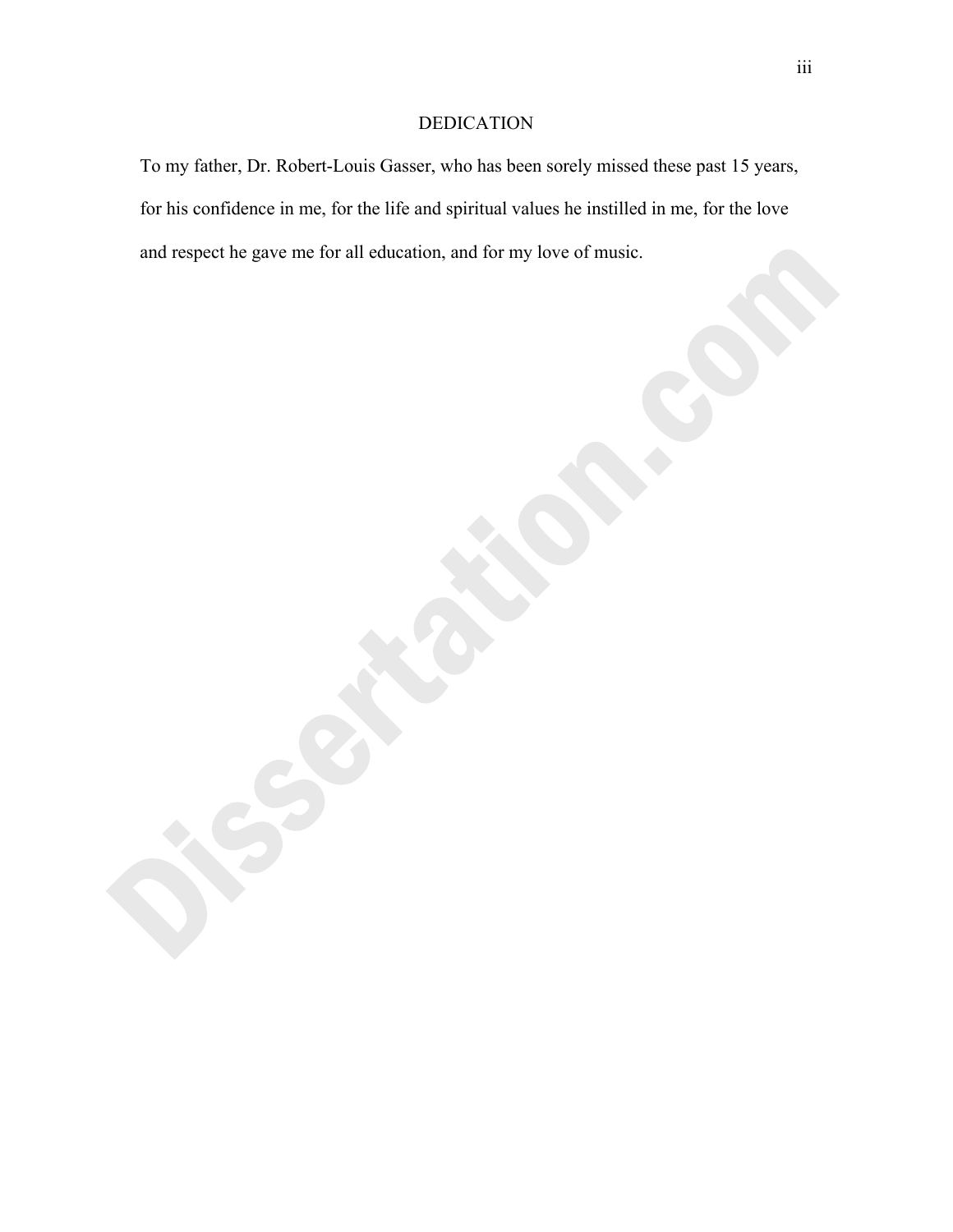#### ACKNOWLEDGEMENTS

My deep thanks to those who have help me and supported me in the past many months and in some cases, years. Thanks to:

Dr. Frank Toney, mentor, whose leadership, patience, guidance, humor and understanding were essential to bringing this study to its completion.

Dr. Lloyd "Doc" Williams, committee member and mentor, whose inspiration from my first day of my doctoral studies helped guide my way, allowing me to continually focus on context of all questions raised.

Dr. Mervyn Cadwallader, committee member, whose encouragement, guidance and objective viewpoints helped shape the focus and intentionality of the study.

Dr. Rhonda Waters, committee member, whose generous willingness to help was instrumental in bringing my dissertation to completion.

To Regina Rodgers, who supported me with continuous encouragement, with her confidence in me and my abilities, and with an enthusiasm for the study itself.

To my daughter, Jacqueline Gasser, who encouraged and supported her dad through the various courses and dissertation process while she pursued her own academic excellence.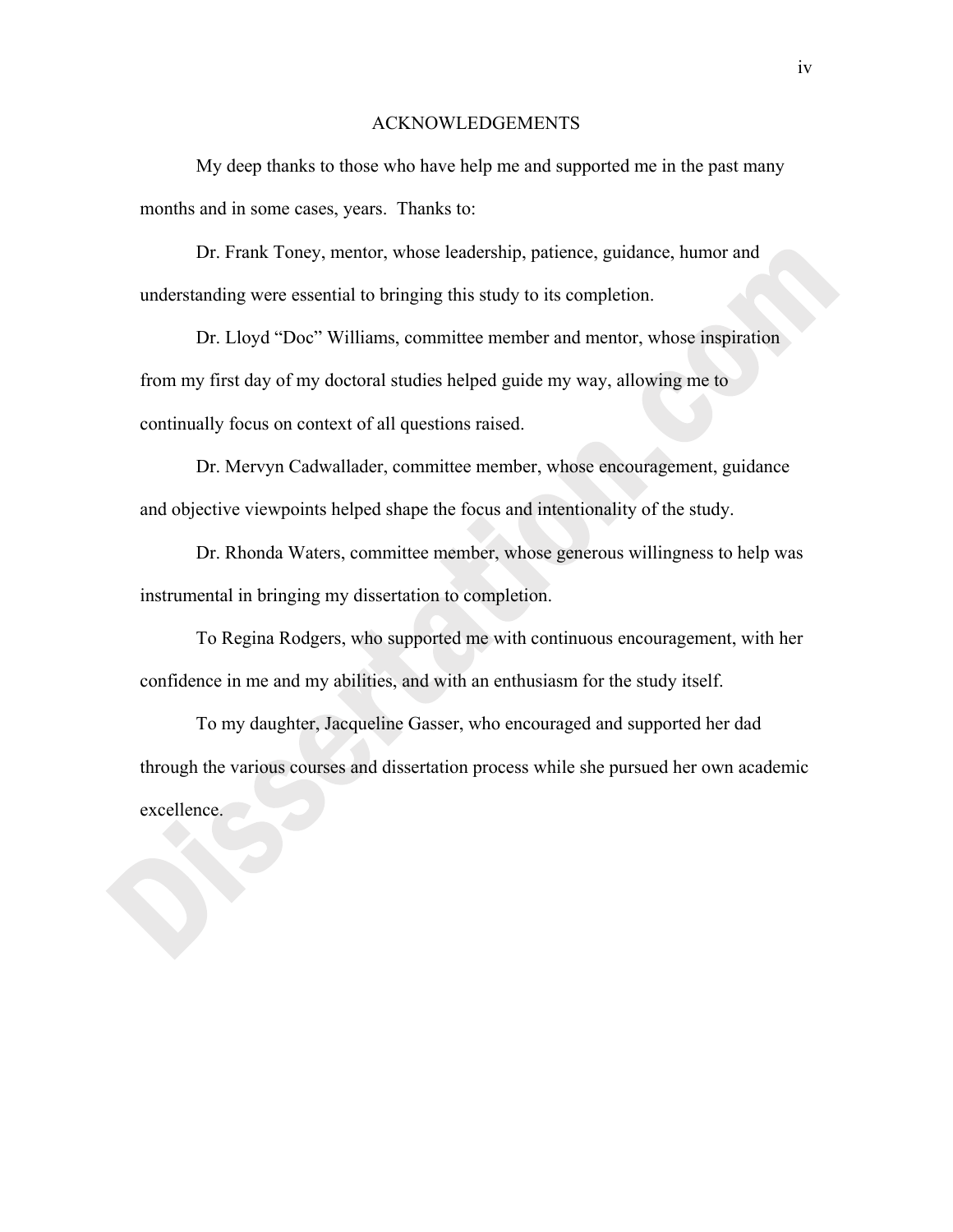# 

# **TABLE OF CONTENTS**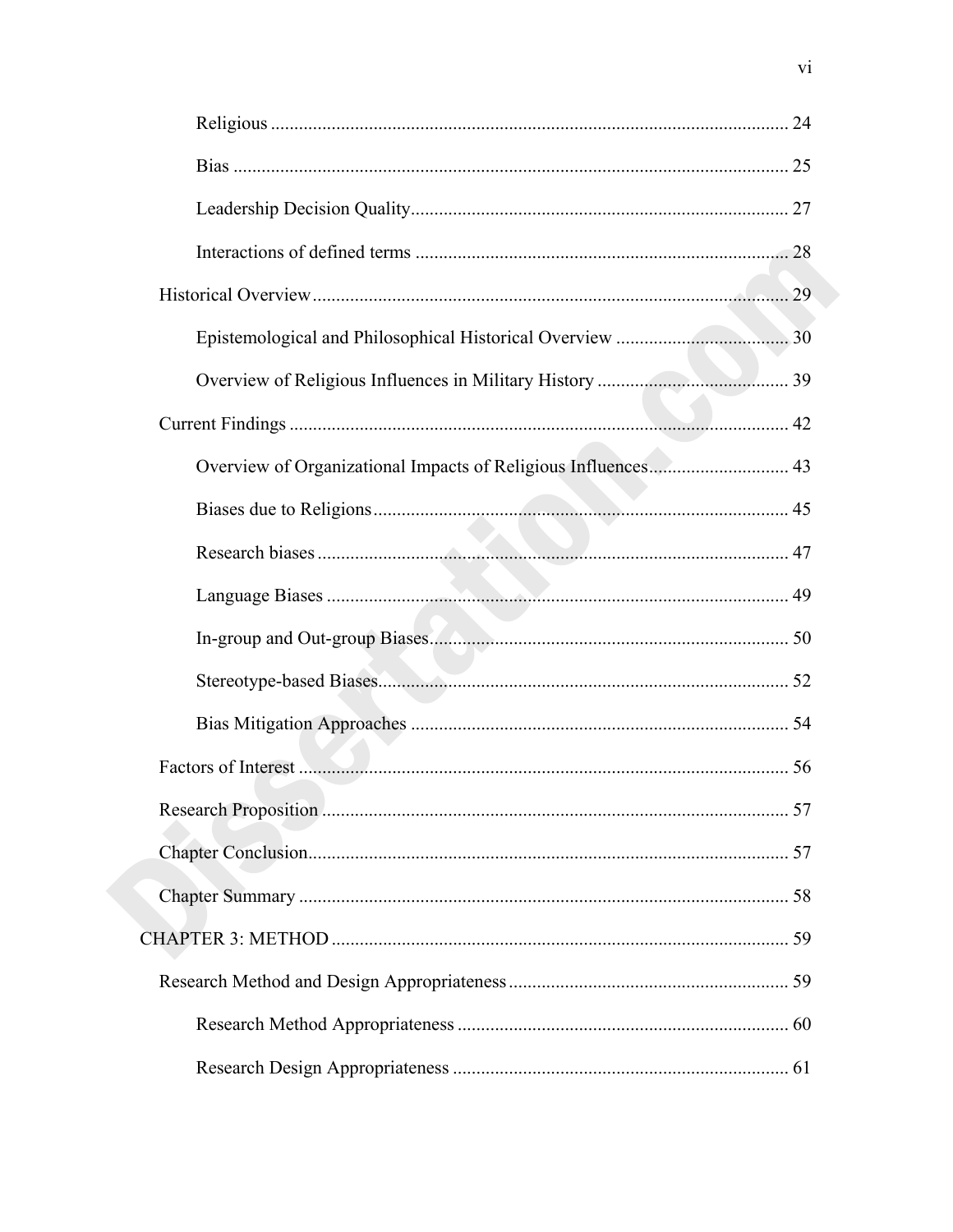| Population, Sampling, and Data Collection Procedures and Rationale 62        |  |
|------------------------------------------------------------------------------|--|
|                                                                              |  |
|                                                                              |  |
| Participants' Informed Consent, Confidentiality, and Geographic Location  65 |  |
|                                                                              |  |
|                                                                              |  |
|                                                                              |  |
|                                                                              |  |
|                                                                              |  |
|                                                                              |  |
|                                                                              |  |
|                                                                              |  |
|                                                                              |  |
|                                                                              |  |
|                                                                              |  |
|                                                                              |  |
|                                                                              |  |
|                                                                              |  |
|                                                                              |  |
|                                                                              |  |
|                                                                              |  |
|                                                                              |  |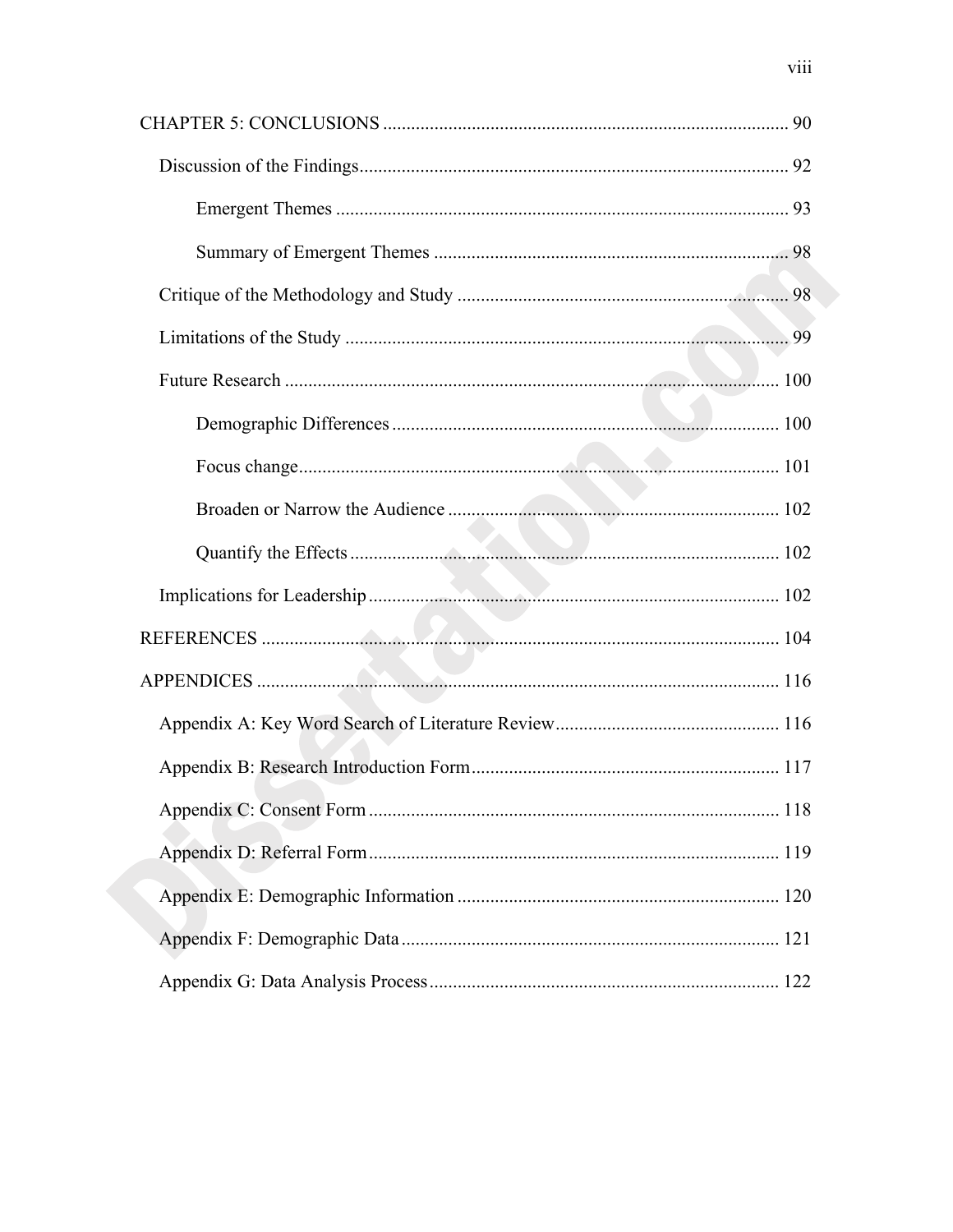# List of Tables

| Table 1: Prominent themes of ways that religious biases influence making leadership |  |  |  |  |
|-------------------------------------------------------------------------------------|--|--|--|--|
|                                                                                     |  |  |  |  |

|--|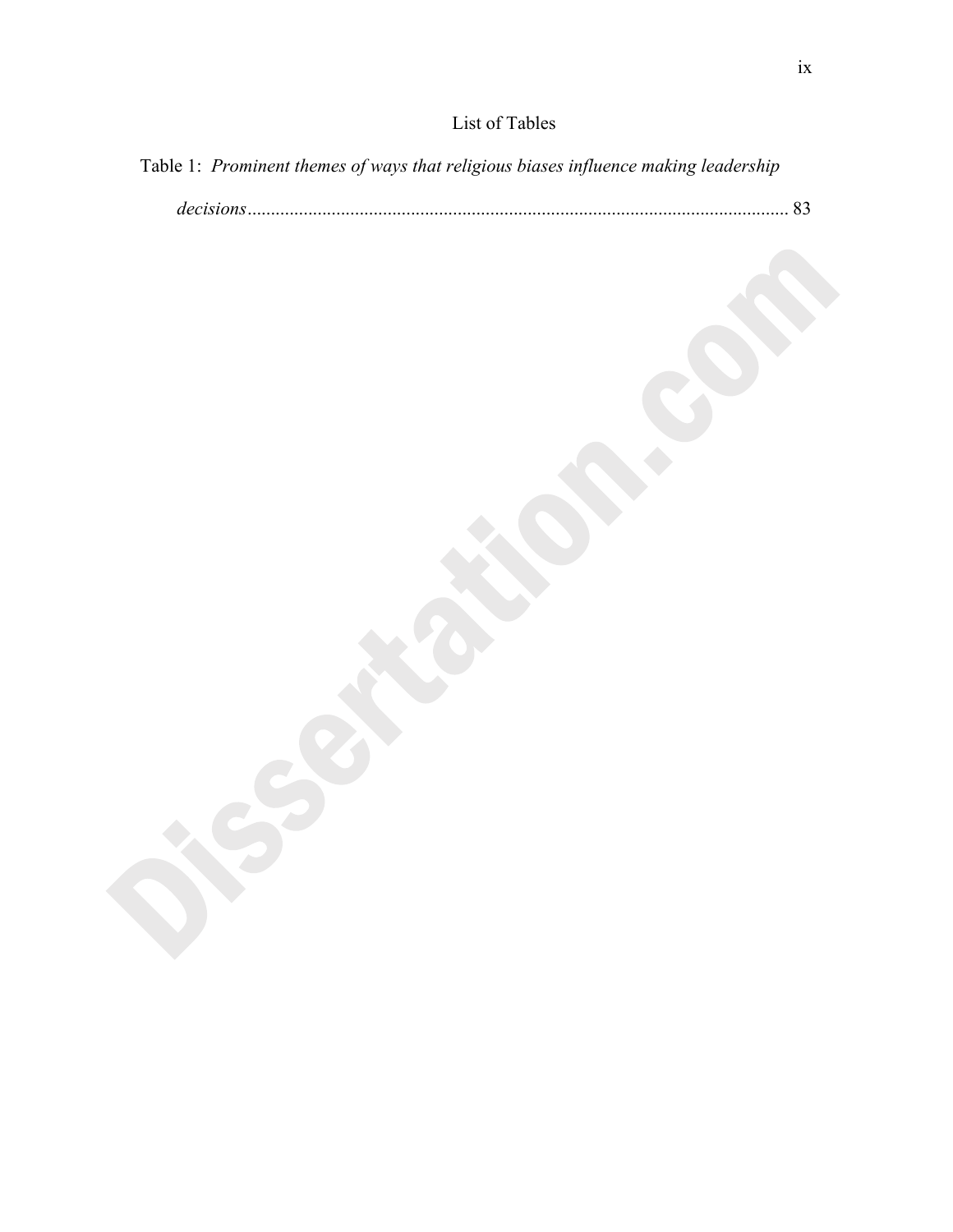### CHAPTER 1: INTRODUCTION

The research addressed religious biases and impacts of religious biases upon the quality of military leadership decisions within commissioned and noncommissioned officers of United States Armed Forces within Europe. The research methodology was a qualitative phenomenological study interview approach, utilizing a concurrent nested strategy with an embedded quantitative component (Creswell, 1994). The significance of this study included effects of religious biases that can predetermine specific unconscious and conscious inclusions and exclusions of data. The selection of data from which to make leadership decisions can preclude leaders from considering specific approaches and alternatives when viewing issues presented, due to violations of personal belief systems (Sipe, 2000). Inversely, religious biases based upon historical precedence and successful application, might serve as methods, arguments and heurisms to simplify complex situations and thus improve the quality of decisions made. The significant outcome of the study was to identify positive and negative impacts of religious biases on leadership decision making. Chapter 1 details the background of the study, the problem and purpose of the study, the significance and nature of the study with its associated theoretical framework, and the scope and limitations of the study.

#### Background of the Problem

The subtle nature of bias can cause leaders to be unaware of religiously based influences (Hunter, 2001). The outcome can be both positive and negative. The leader can make more effective decisions through the use of maximizing useful paradigms and constructs (Toney & Oster, 1998) or make less effective and inappropriate decisions through lack of evaluation of alternative approaches, data and responses (Hunter, 2001).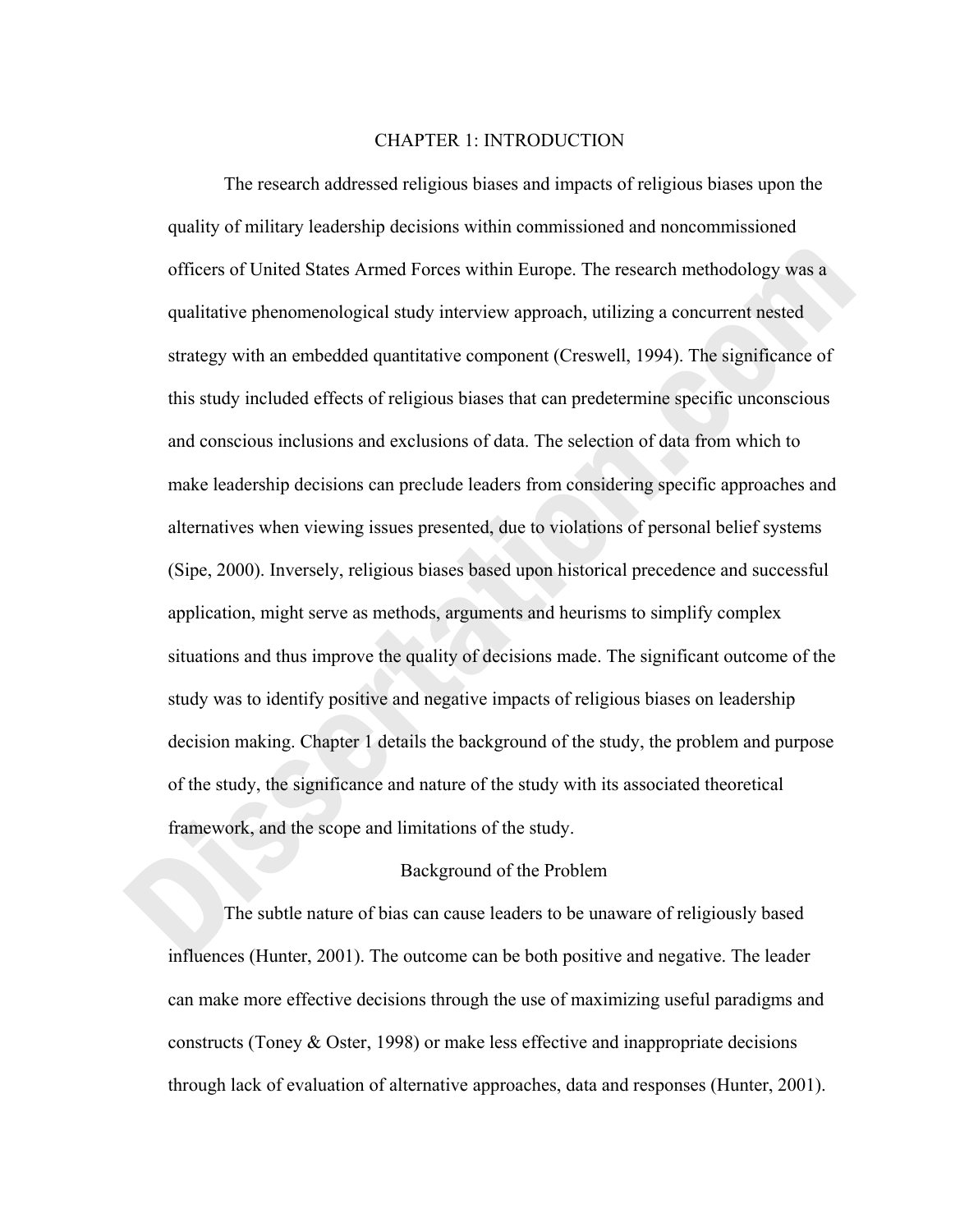In either scenario, understanding one's internal nature is integral to maximizing one's leadership abilities (Schein, 1992).

Within literature concerning leadership decision-making processes, a recurrent theme is the need to eliminate or mitigate internal biases that impact the objective analysis of available options (Bass, 1990; Cooper & Sawaf, 1997). Awareness of biases includes the need for the leader to have as objective a view of as many available options as possible, unchanged by wants, desires, stereotypes, or omissions of data (Schein, 1992). In some leadership/management decision-making situations, having biased information upon which the leader formulates decisions can be directly linked to safety or wellness of those affected by such decisions (Roberto, 2002).

Leaders describe how their spirituality or religious background directly contributes to their decisions (Ellis, 2004). As many leaders and managers acknowledge their use of religious background and training (Light, 2003), there is a need for leaders to understand ways in which religious belief systems influence decision-making paradigms and approaches. Leadership that recognizes its dependence on religion and religious principles as aids in the decision-making process can be viewed differently than leadership that does not recognize such dependencies. Leaders that rely on such approaches to leadership decisions can reach different decisions based on the same raw information to form such decisions (Zaleznik, 1986).

One of the research challenges in this area concerns the problem of the study of bias where the term bias is considered as a synonym for stereotyping or prejudice. Many bias studies are designed to study the prejudicial effects of various types of bias with the intention of demonstrating a causal relationship between bias and specific actions an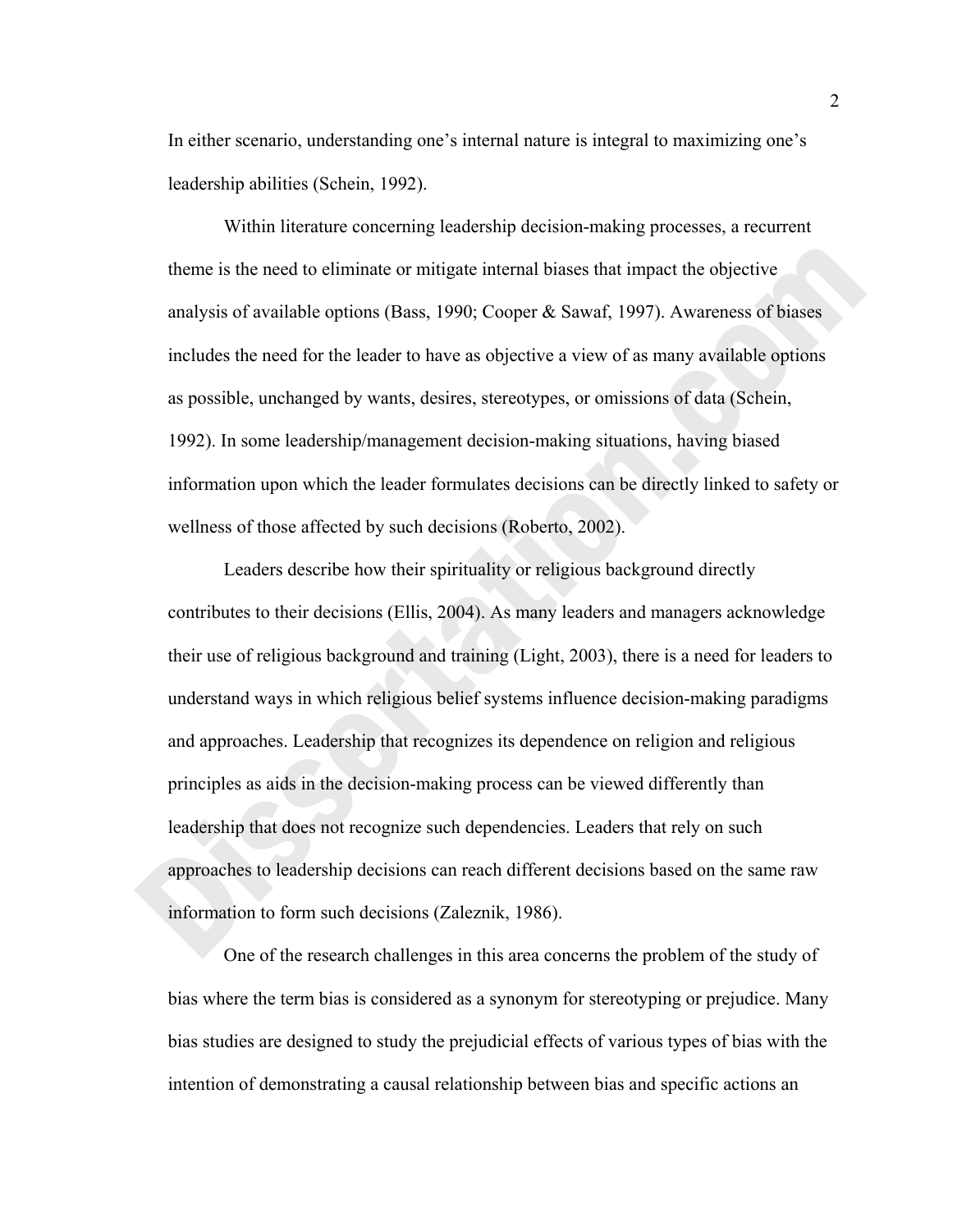individual might take in response to such bias (Armour, 1995; Perl & Bendyna, 2002; Sipe, 2000). The definition of bias within this study directly addresses the differentiation of the term bias that does not include these connotations.

### Problem Statement

The general problem is that bias can influence the quality of decision-making (Anderson, 1990). Biases can affect decision evaluation, group think scenarios, data selection, contingent reinforcement, and can lead to self-fulfilling prophecies (Bass, 1990). Further, belief systems vary frameworks from which meaning itself is derived (Wittgenstein, 1968).

Religious biases can cause profound shifts in perceptions (Hodgkinson, 2002). Biases can vary data analysis conclusions by over 8% for every point of analysis (Bass, 1990). Leaders may be unaware of the existence of impacts and influences of religious biases on their decisions (Hodgkinson, 2002). The specific problem addressed by this research is how religious bias influences military decision-making processes. This is to be investigated through descriptions of different ways in which military organization leaders conceptualize influences of religious bias on the quality of their leadership decisions.

The ability of military leaders to have unrestrained consideration of available options in decision-making processes, directly influences the effectiveness of leaders (Anderson, 1990). Recognition of internal biases gives leaders decision-making options by allowing them to become aware of limitations. Twenty armed forces commissioned and noncommissioned officers in Europe would be interviewed. QSR (N6) software was used to quantify themes (Moustakas, 1994). A qualitative methodology for this study is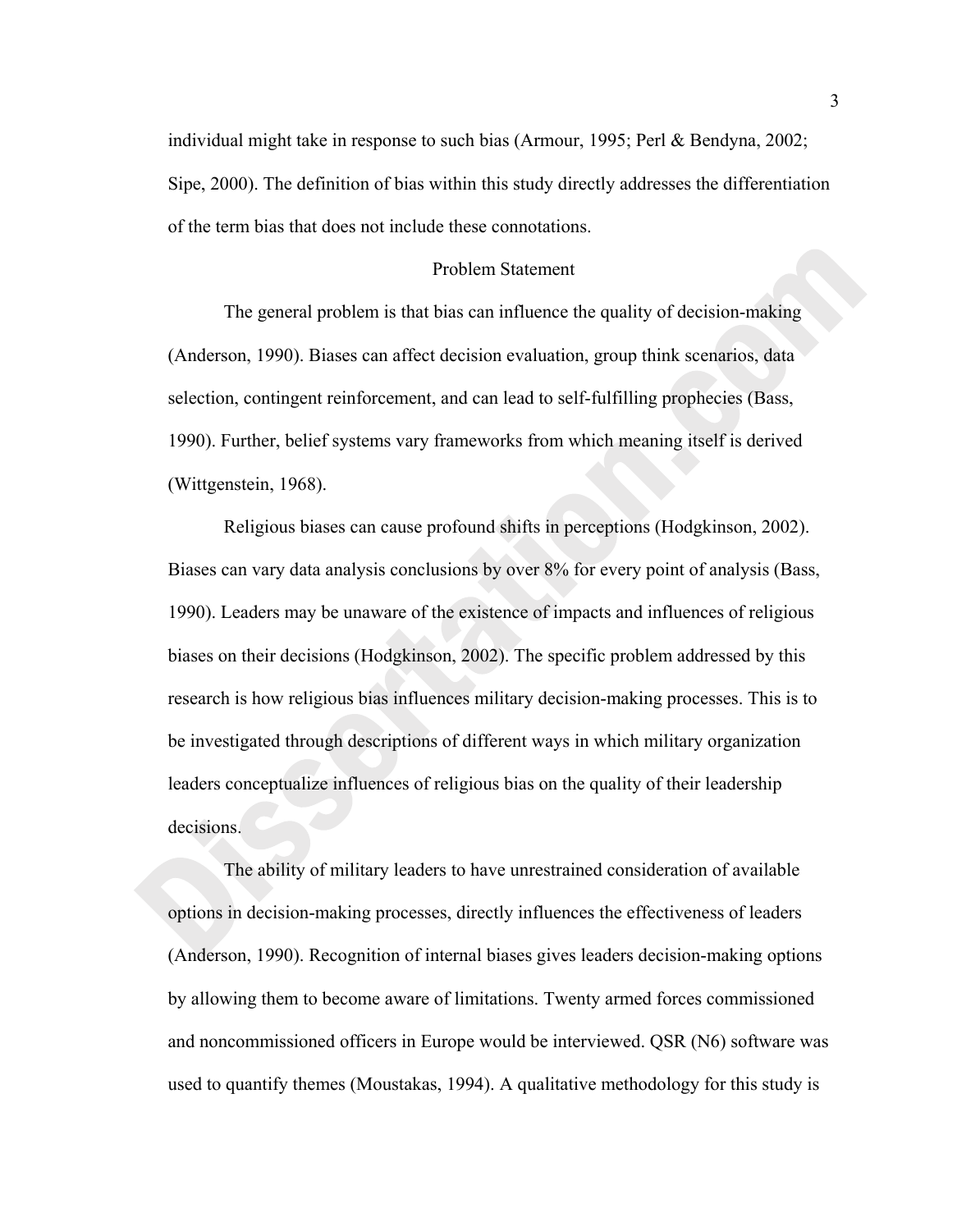appropriate as it will identify invariant, prominent and emergent themes of qualitative data provide ranking in terms of importance to enhance validity and reliability (Creswell, 2003).

# Purpose of the Study

The purpose of this qualitative, phenomenological research study with taped and transcribed interviews assessed through conversational analysis software was to explore how military leaders view how religious bias influences their leadership decision-making processes, and to describe different ways in which military organization leaders conceptualize the influence of religious bias on the quality of leadership decisions. A phenomenological research study was appropriate as the study investigates research questions capturing the essence of how leaders view influences that their personal religious belief systems have made on the quality of their decisions, without injecting researcher-based biases into the study of the lived experiences of the commissioned and noncommissioned officers interviewed.

Purposive, snowball and intensity sampling techniques helped to assure a large sample population of both sexes and various levels of responsibility within the commissioned and noncommissioned officer corps in Europe. This qualitative phenomenological research method was appropriate as the research data concerns subjective data derived from individual responses to the research question, and the research design is appropriate for collecting and analyzing phenomenological data (Berg, 2004). Twenty United States Armed Forces commissioned and noncommissioned officers in Europe were selected using purposive, snowball and intensity sampling to record experiences of impacts of religious biases have had on their leadership decision-making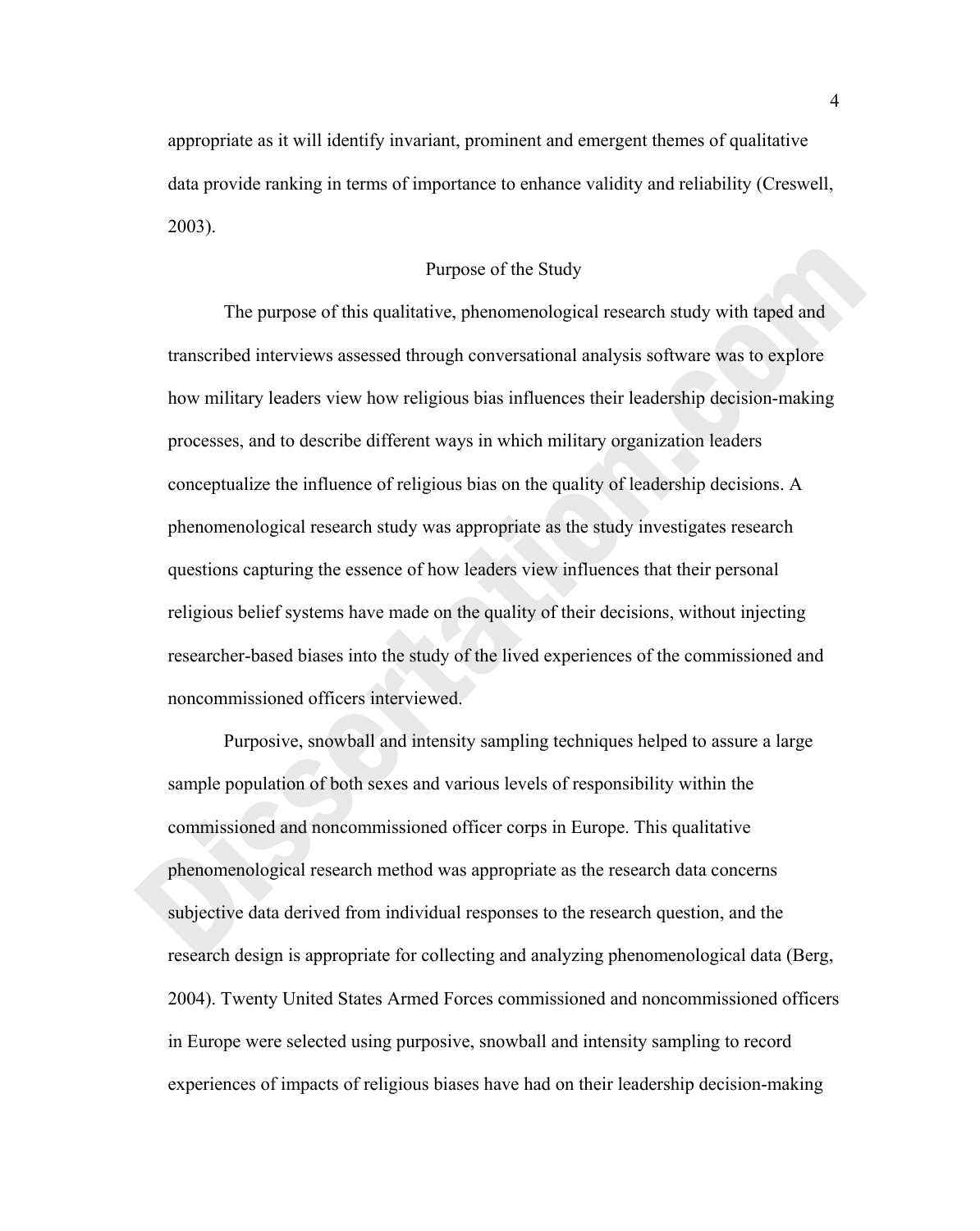in terms of their lived experiences. The study identified invariant, prominent and emergent themes generated by personal interviews, and questions regarding the knowledge and beliefs of those interviewed. For the purposes of this research study, the central phenomenon of religious biases on military leadership decision-making was broadly defined as the interactions between a personal belief system, which individuals have adopted to help form views of the religious, sacred, transcendent and supernatural beliefs, and the leader's military decisions

This research study was a qualitative study analyzing the self-evaluation of interviewees regarding how the leaders themselves retroactively view their decisions and the religious component that they used to make their decisions. The self-evaluation included how the interviewees view the quality of their decisions. How an individual views the correctness or the effectiveness of their decisions can effect how they make decisions in the future (Roberto, 2002).

#### Significance of the Study

Leaders can include additional information and modify their approaches to decision-making by becoming aware of their biases and consequences of such biases (Sipe, 2000). Having this understanding of themselves and their decision-making biases and approaches may allow leaders to, improve decision quality, increase acceptance by followers of decisions and generate quicker decisions. As the sample group of this study was that of commissioned and noncommissioned officers of the United States military, this study was of specific significance for military officers in their leadership decisionmaking approaches.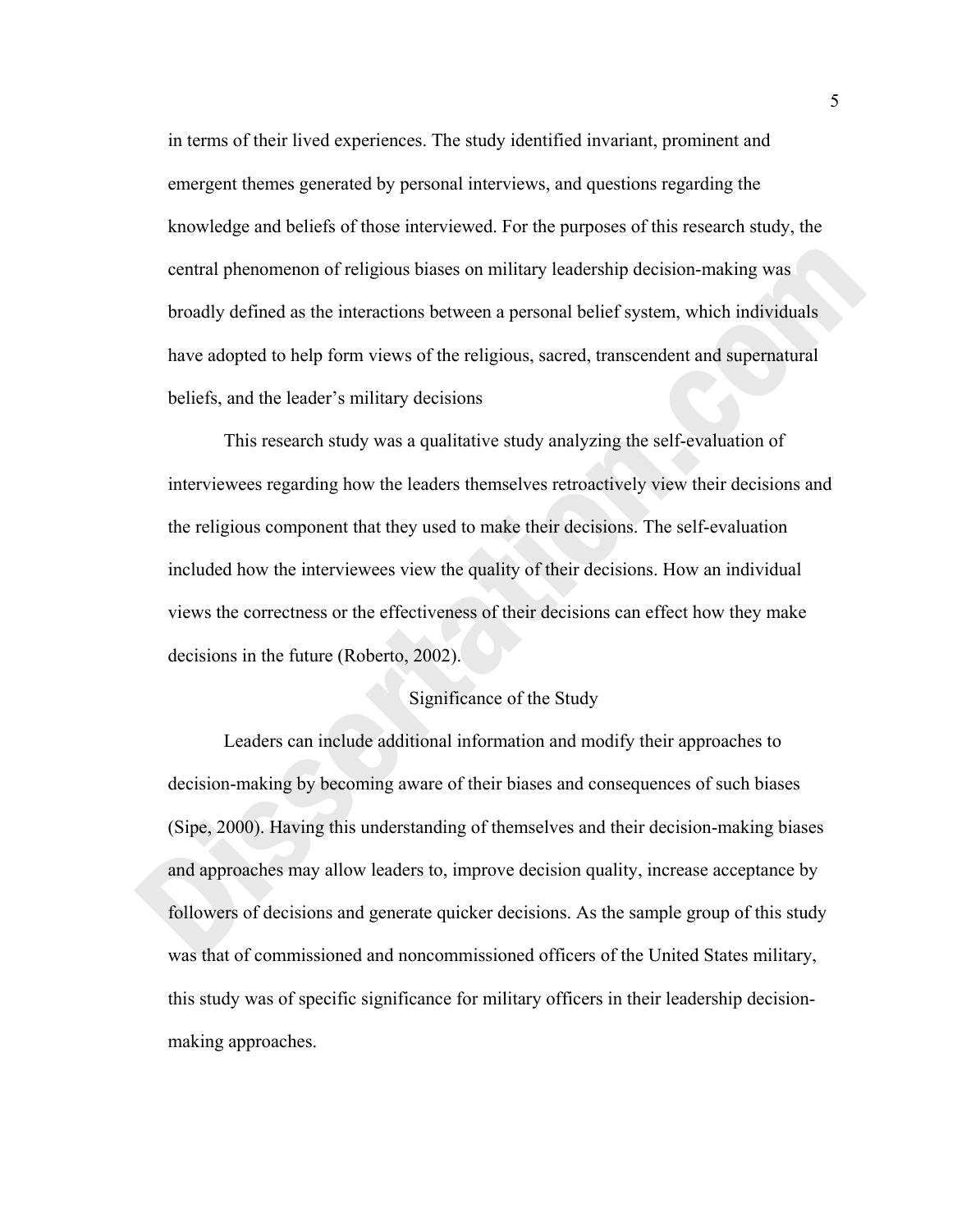A core problem addressed by this research was how religious biases alter the quality of leadership decisions. Leadership requires having an informed background from which to evaluate the context for the content of information that the leader has assimilated (Schein, 1992). Many forms of bias can modify how leaders perceive the reality and importance of a given datum or concept (Dimson, Marsh, & Staunton, 2004). By evaluating both the information available to the leader, as well as the way in which the leader views information, then the leader can analyze this information within the context of the decision to be made (Wittgenstein, 1968).

Religious biases pose a potential problem to leaders, as they can be unaware of the profound shifts in perceptions and responses that these biases create (Hodgkinson, 2002. Understanding the nature and breadth of biases and how biases modify an individual's perceptions of information (Anderson, 1990) is essential in understanding the context in which information can be analyzed for decision-making by leaders (Wittgenstein, 1980). However, religious biases can be important frameworks from which data can be evaluated for relevancy, usefulness, and truth (Laszlo, Laszlo, Romero, & Compos, 2003). By developing expertise in the use of a broad range of tools, and by understanding various aspects of bias, decision-makers can make decisions based on this expanded understanding of issues facing them (Anderson, 1990).

#### Significance of the Study to the Field of Leadership

There are many studies in literature concerning various forms of bias. Some of these studies approach the analysis of bias in terms of prejudging a person or situation, or actively supporting propositions about how leaders react to another person or given situation (Chambers & Windschitl, 2004; Hsee, 2004; Sipe, 2000). In the same manner,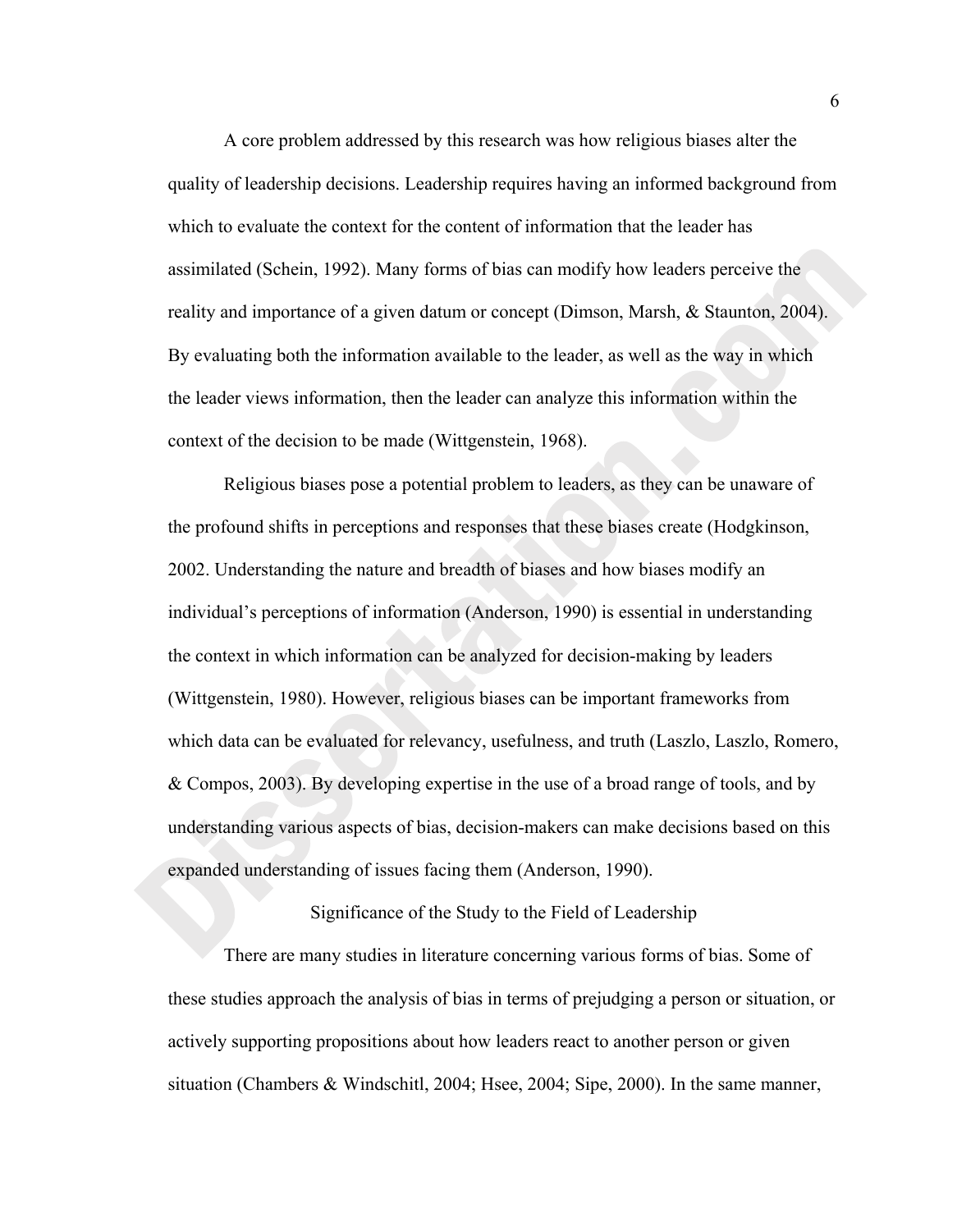this study addressed the specific issue of impacts of both conscious and unconscious influences of religious biases on military decision-making ability, as well as both positive and negative outcomes of such biases. As an outcome, the research provides information for military leaders to improve the quality of their decision-making process. Decisionmakers who do not have effective means to evaluate the accuracy, and validity of information leave themselves open to making less than optimal decisions (Williams, 1996).

This study will help leaders consider more options in decision-making approaches as impacts of unconscious and conscious religious biases can constrain or limit specific alternative approaches to leadership problems and issues. The resultant worldviews can be incorporated into leaders' subconscious at such a deep level that the decision making process precludes evaluation of specific alternative approaches to problems (Burris  $\&$ Navara, 2002). For leaders, in addition to requiring accurate and complete data to evaluate approaches to problems, leaders could benefit from clearly understanding limitations to the processes they use to evaluate these approaches. As religious biases and belief system biases exist at a subconscious level, leaders might not be aware of these internal biases and therefore are unaware of influences of various potential approaches to analyze problems and potential approaches to solutions. Alternatively, leaders might be able more fully to utilize a validated bias or belief system once the leader understands its benefits and support systems (Ellis, 2004). This study will analyze the presence of such influences in military decision-making, and will document how these military leaders view the impact of religious biases on the decisions that these leaders have made.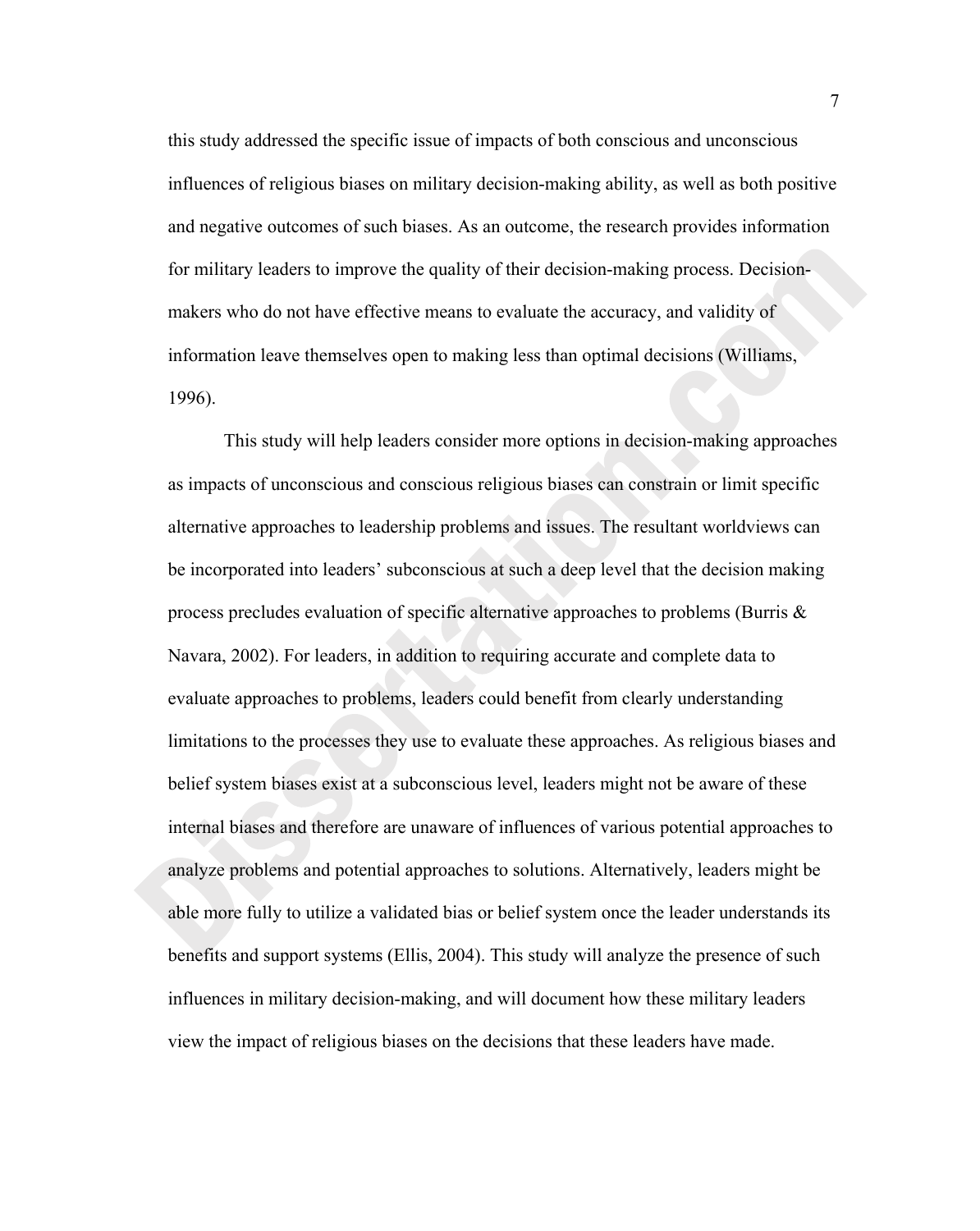#### Nature of the Study

A qualitative, phenomenological research design is appropriate as this study explores qualitatively and investigates quantitatively a research question with an orientation towards capturing the essence of the phenomena without injecting researcherbased biases into the study of the lived experiences of the commissioned and noncommissioned officers interviewed. A qualitative research method focuses on derived meaning and analyses of emergent themes from interviewees' life experiences (Creswell, 1994). The study predominately consisted of qualitative interviews of military leaders, and included a quantitative summary of the analysis of common patterns within the interview files. The study objective was to investigate impacts of religious biases on the quality of leadership decision-making, by interviewing 20 United States armed forces commissioned and noncommissioned officers stationed in Europe, which is an appropriate number of case studies for phenomenological case-study research methods (Berg, 2004). Twenty armed forces officers were interviewed for this study. There was one data collection phase encompassing the gathering and development of qualitative and derived quantitative data (Creswell, 2003). Each interview with an armed forces leader was considered as a single case study in the research (Creswell, 2003). Although the qualitative data generated from the case studies served as the primary tool used to answer the research question, a summary of the interview information was derived from the responses and supplemented by analysis with QSR (N6) analysis software (Creswell, 1998).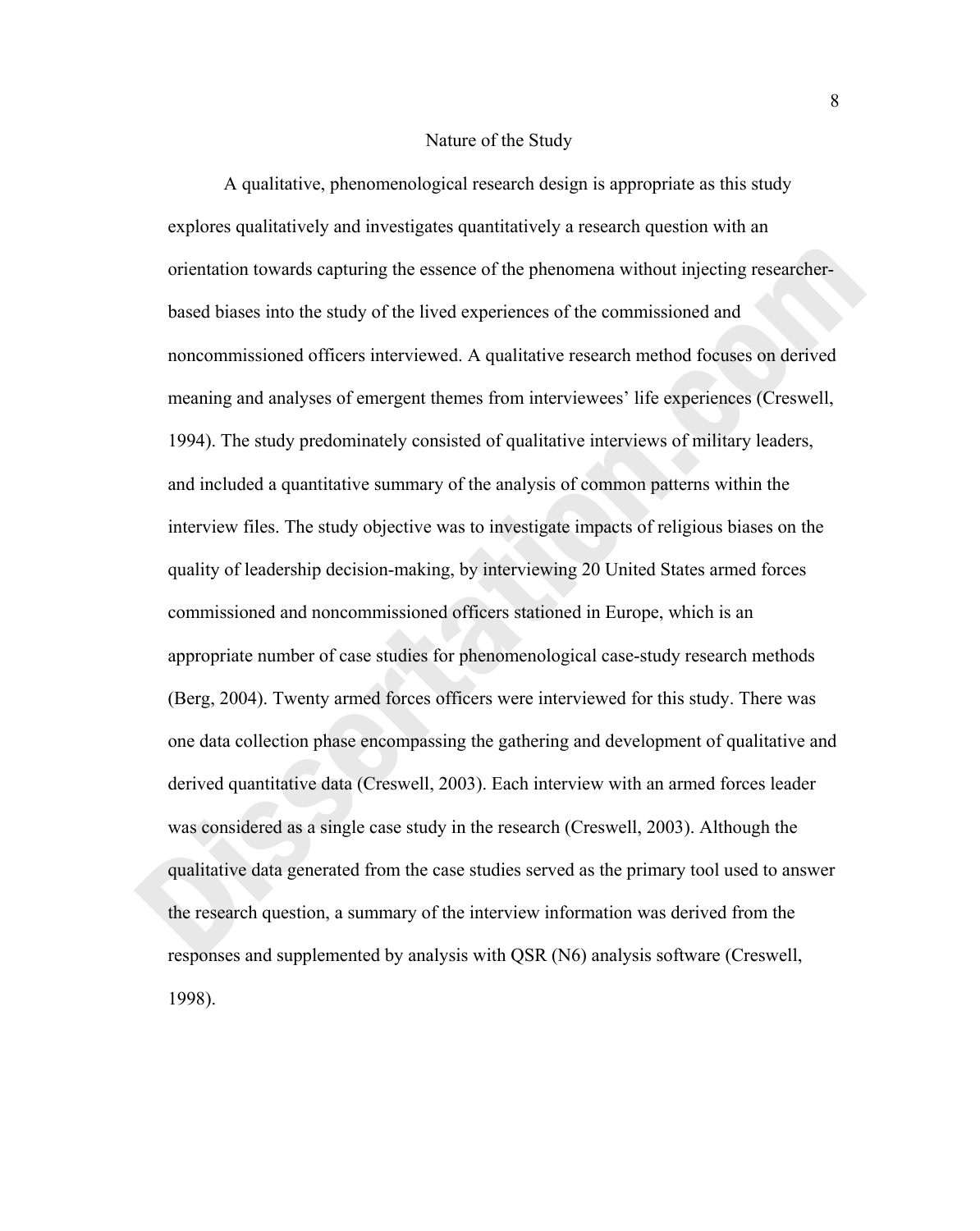# *Appropriateness of Design*

Purposive, snowball and intensity sampling techniques helped to assure a large sample population of both sexes and various levels of responsibility within the officer corps in Europe. This population of United States Armed Forces commissioned and noncommissioned officers was selected from United States Armed Forces bases in Belgium, Germany, Italy and the United Kingdom. Various themes about religious-based belief systems were derived as a result of hermeneutic analysis of narratives recorded. During the interviews, the commissioned and noncommissioned officers described how they viewed the roles that religious belief systems have in the manner in which these leaders make decisions (Berg, 2004). Alternatively, by relying on internally tested biases and belief systems that the leader has already tested and found valid, these biases could help support decision-making processes and could result in higher quality decisions (Ellis, 2004).

The summary quantitative data of the investigation utilized QSR (N6) software to quantify various invariant, prominent, and emergent themes, structural relationships, key words, and contextual concepts (Creswell, 1998). The summary elements served to support and strengthen the study; as well as provide a foundation for future researchers to verify, validate and replicate the research results (Creswell, 1994). Concepts and themes were ranked in importance and placed in context (Moustakas, 1994). The summary quantitative aspect of the study can help to provide a capability to explore themes from both content and contextual views (Creswell, 2003).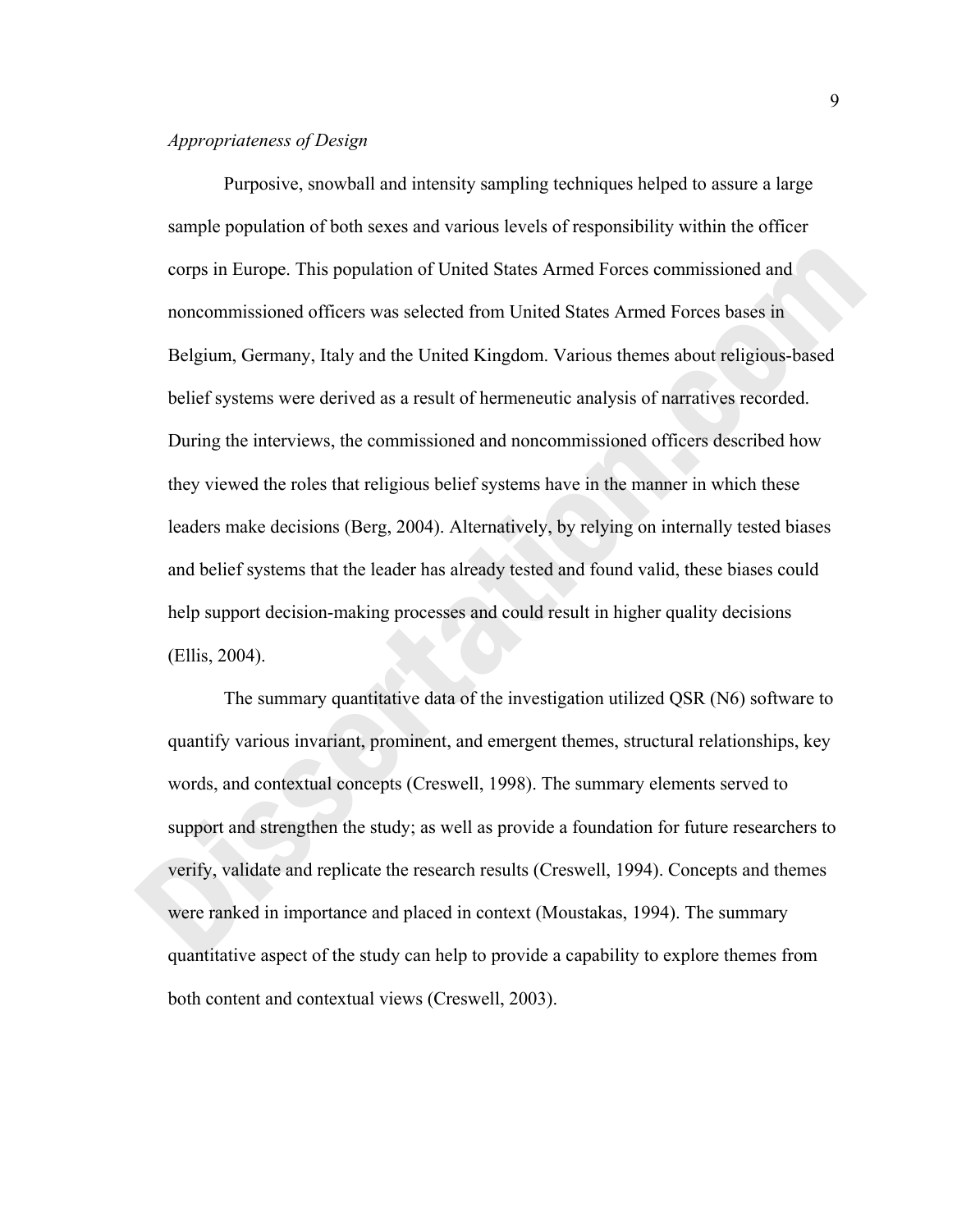# *Appropriateness of Method*

The overall qualitative approach of the study was appropriate as themes related to the research question required fundamental exploration and can be expected to form a holistic view of the interviewee's descriptions of their views of how religious backgrounds impact decision-making (Creswell, 1994). A qualitative method is recommended when the researcher is to explore subjective, religious and transpersonal phenomenon as compared to alternative methodologies (Berg, 2004).

This study was based on a series of personal interviews with 20 United States Armed Forces commissioned and noncommissioned officers. Interviews were conducted until no new invariant or prominent themes emerged. Interviewees were asked an openended question about their perceptions regarding the impact of their religious beliefs upon their decision-making approaches and the quality of the resultant decision outcome. By the organization of these responses into invariant, prominent and emergent themes of responses, the study showed how specific approaches towards decision-making approaches were influenced by religious biases.

# Research Question

This study attempted to gain an understanding of both positive and negative influences of religious belief systems on the quality of leadership decision-making process of military leaders through the analysis of recorded interviews of the life experiences of United States armed forces leaders. To accomplish this goal, the following general research questions were addressed:

Research Question 1: Do religious biases influence how leadership decisions are made?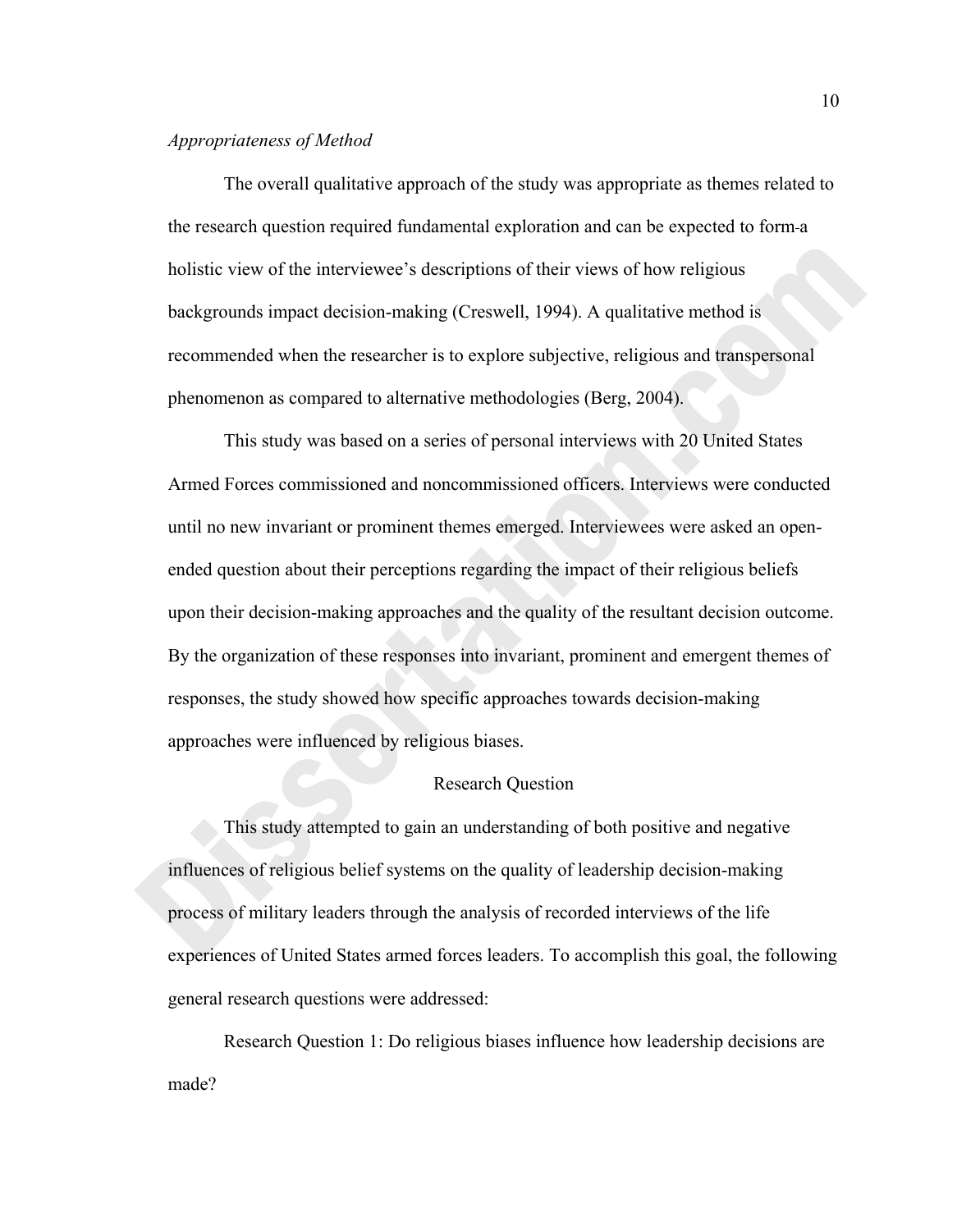Research Question 2: In what ways do religious biases alter the quality of leadership decisions made?

An aspect of researching these questions involved how the concept of quality itself is defined. For this study, the concept of quality of decisions made was defined as that of how an individual views the correctness or the effectiveness of his or her decisions when viewed from the context of the results of the effects and correctness of these decisions (Roberto, 2002). The self-modifying effects of making what are self-viewed as the correctness and effectiveness of previous decision-making choices in the decisionmaking process is an important aspect in the role that religious biases have in the decision-making process (Smith & Wang, 1997).

To make the highest quality decisions possible, leaders need the ability to consider all available options in the decision-making processes (Bass, 1990). Recognizing and becoming aware of the bias-based influences in decision-making processes can allow leaders to expand their options by assessing approaches to circumvent or exploit these biases or maximize the use of support approaches to decisionmaking processes (Dimson et al., 2004). As the quality of leadership decisions is subjective in nature, interviewee's self-evaluation of how their retrospective reactions to their decisions made will form the basis for assessment of the quality of decisions made.

Research Proposition 1: Religious biases alter the quality of leadership decisions made. As the leader constructs meaning from context of situations observed (Wittgenstein, 1980), religious biases provide a framework from which to evaluate potential decisions (Burris & Navara, 2002). Without such a framework from which to make evaluations, there would be an inconsistent set of internal criteria for evaluation,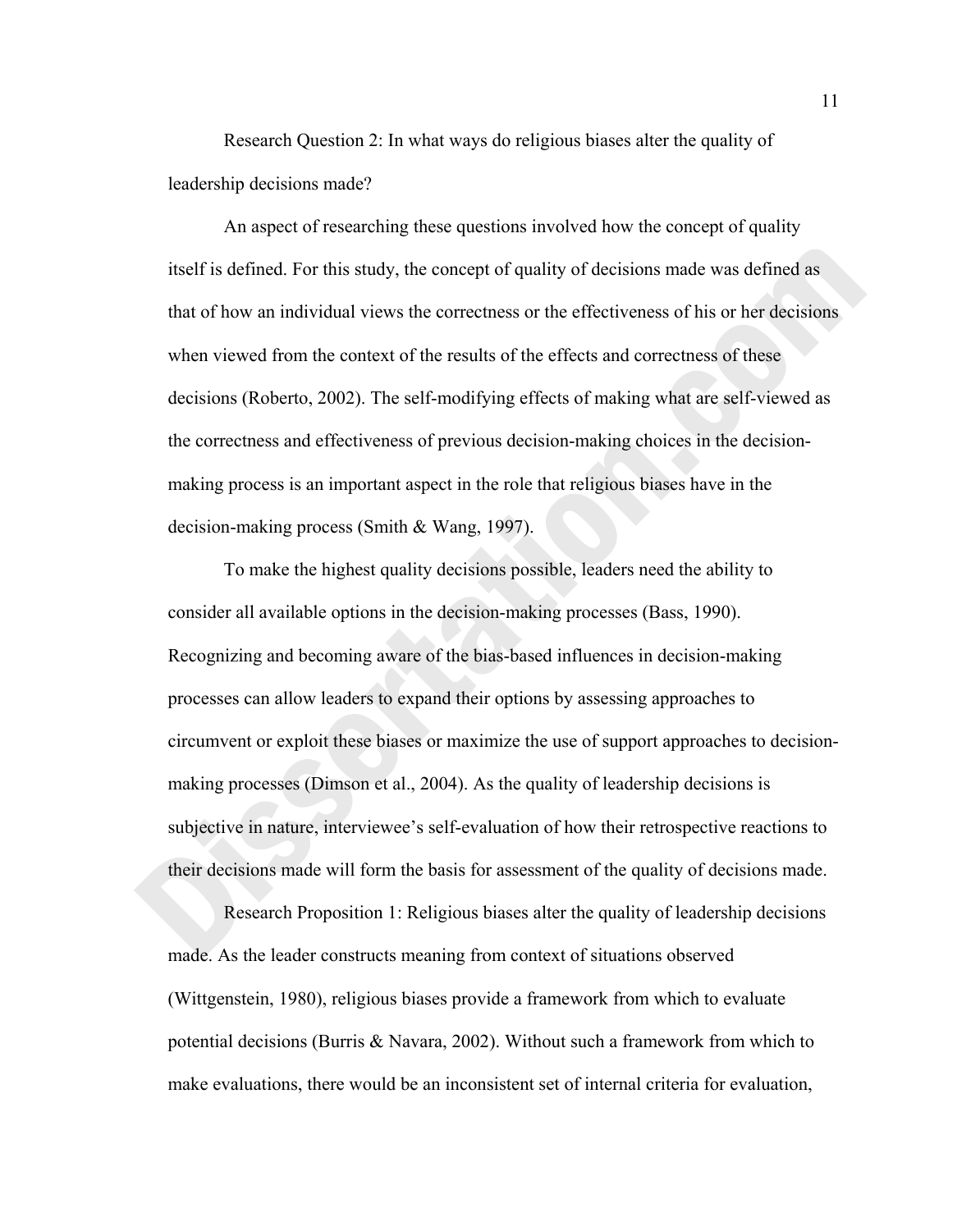thus leading to decisions of varying quality levels, with the evaluation of quality levels viewed from the effects of the decisions by the leaders themselves (DeConinck & Lewis, 1997).

Research Proposition 2: Religious biases alter the quality of leadership decisions made in specific ways.

Having a religious bias includes inserting ethical and moral considerations into the leadership decision-making process. The biases eventually influence how such decisions are viewed in the larger contexts of time (Anderson, 1990) and in viewpoints and frameworks of internal and external organizational cultures (Senge, 1990/1994).

#### Study factors of interest

Although this study was a qualitative study, for the purpose of understanding the scope of the research, a study factor investigated was the quality of leadership decisions made as viewed in retrospect by those interviewed. Other related factors of this study included the interviewee's religious biases. Effects associated with these factors included organizational effectiveness, strategic and tactical effectiveness, communication of leader and organizational vision, and decision-making ability. The preliminary inclusion of these broad factors associated with these variables within this qualitative study were used to focus and guide the study and analysis of the information garnered through the interview and analysis processes.

# Theoretical Framework

The broad theoretical framework for this study is deduced decision-making, including the deduced model for achieving quality decisions, the Vroom-Yetton model, diagnostic modes, Model B, and Maier's and Field's models (Bass, 1990). Any conscious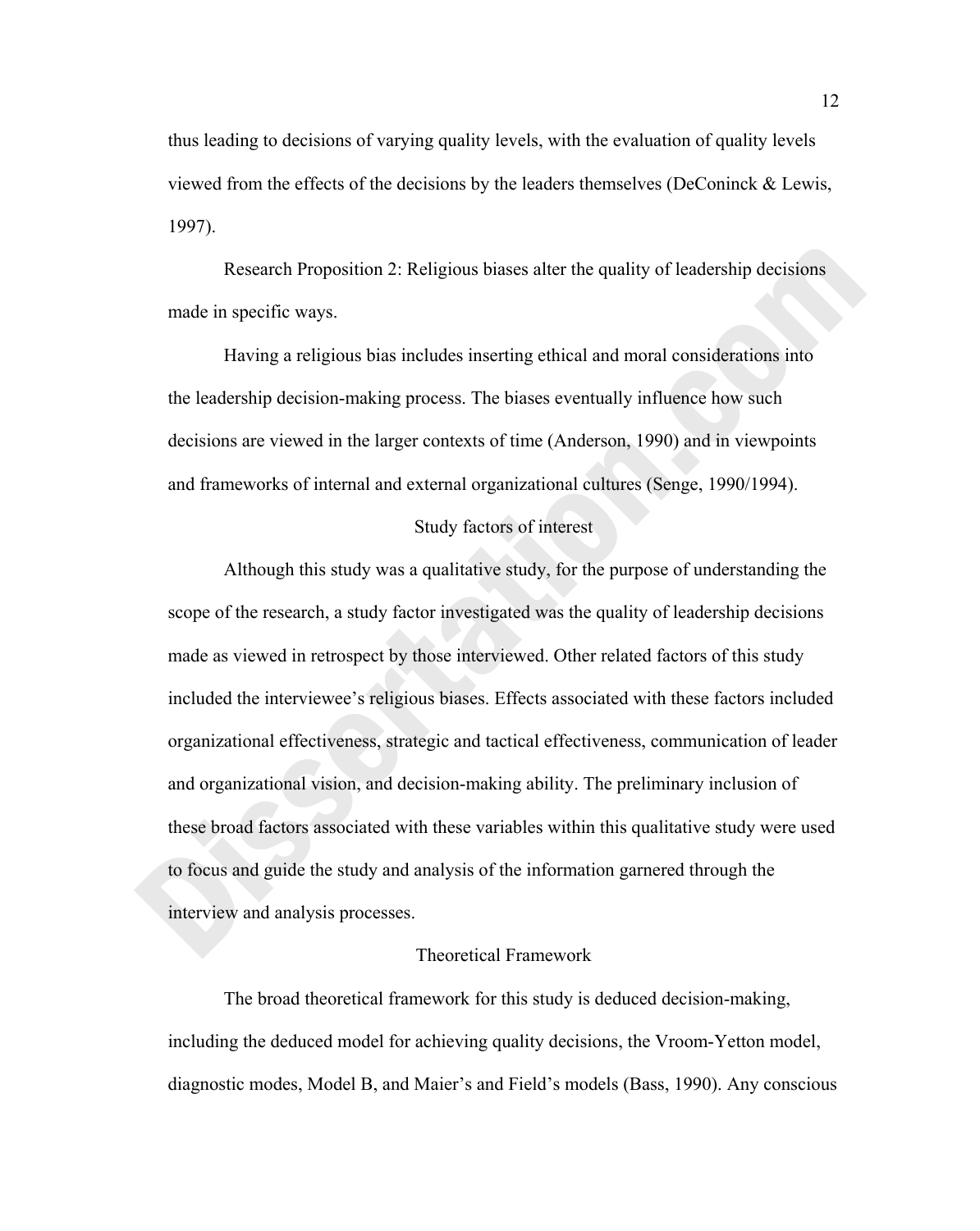or unconscious construct of a worldview can influence the ability of the leader to make a correct decision. These constructs lead to potentially less optimal or potentially better decision quality (Hodgkinson, 2002). By becoming aware of the effects of such internally held biases, leaders can employ these constructs consciously to support decision-making processes. This will then allow the leader potentially to have a better understanding of the factors that impact their personal decision-making process (Smith & Wang, 1997).

Within this broad theoretical framework of decision-making, the area of the study of biases and how biases influences decision making has been addressed in numerous studies (Chambers & Windschitl, 2004; Dimson et al., 2004; Sipe, 2000). Specifically, Dr. Daniel Gilbert of Harvard University, has posited that cognitive mechanisms within people lead to specific and predictive judgments concerning decision making choices (Gilbert, Wilson, Pinel, Blumberg, & Wheatley, 1998). These choices can be made based upon unconscious biases that the decision maker holds, such as: for seeking pleasure (Hsee, Zhang, Yu, & Xi, 2003), having concern only about immediate consequences (Wilson, Wheatley, Meyers, Gilbert, & Axsom, 2000), reacting to negative events (Gilbert et al., 1998), and consideration of contexts of choices (Gilbert & Malone, 1995)or other assignable cause construct (Hsee, 2004).

One approach to using bias in a positive fashion can be by recognizing one's bias, and making arguments in a contrarian fashion. By considering opposites, a leader can help create unbiased arguments for decision-making constructs (Hirt & Markman, 1995). By actively using a leader's bias for deterministic counter arguments, leaders can use the structure of their world-view to come to decisions that have considered multiple points of view. This structure can thereby be used to generate a biased-neutral conclusion to a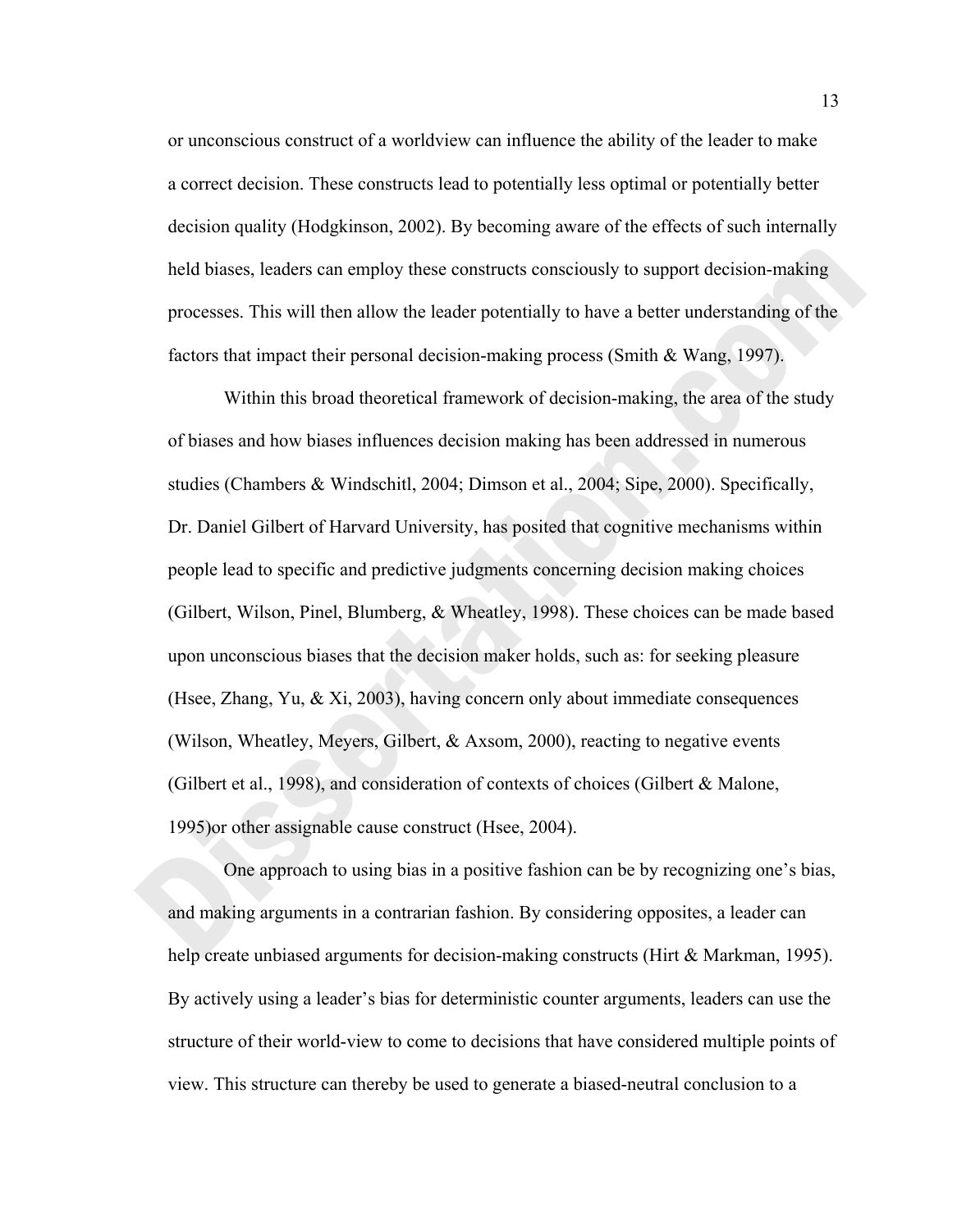leader's deliberations (Armour, 1995). One constraint to understanding limitations that biases cause is that the nature of biases themselves tends to be unrealized by individuals.

Predominant theories of leadership which drive this research include those of transformational leadership (Banner & Gagné, 1995), perceptual and cognitive theories including attribution and rational-deductive approaches (Ellis, 2004), and values based leadership and behavioral theories (Bass, 1990). These theories have an embedded basis in how leaders view their effectiveness through a filter of their own belief systems (Wittgenstein, 1980). This study investigates connections between leadership decisionmaking and religious biases as religious belief system tend to have significant impact on how people derive meaning (Frankl, 1984), and religion can be a primary factor in how people determine a sense of ethical behavior (Clark & Dawson, 1996).

Evidence of religious activities and belief systems date back for more than 60,000 years, and include anthropological evidence for more than two million years (Pagels, 1995). These belief systems and religious activities could have been used to help explain natural events, which helped people understand how to live in the presence of actions of weather, earthquakes, eclipses, and other natural phenomena in less fear and angst (Houtman & Bakker, 1989). Leaders of tribes and religious sects and organizations help to define meaning to their communities by giving frameworks of understanding of principles derived through examination of both natural phenomena and of concepts derived from human interaction with natural phenomena (Pagels, 1995).

Various theorists have attempted to create theories of religious developments, and consequent influences, or biases, on human constructs of truth. British anthropologist Sir Edward Burnett Tylor postulated that early peoples believed that spirits, which he